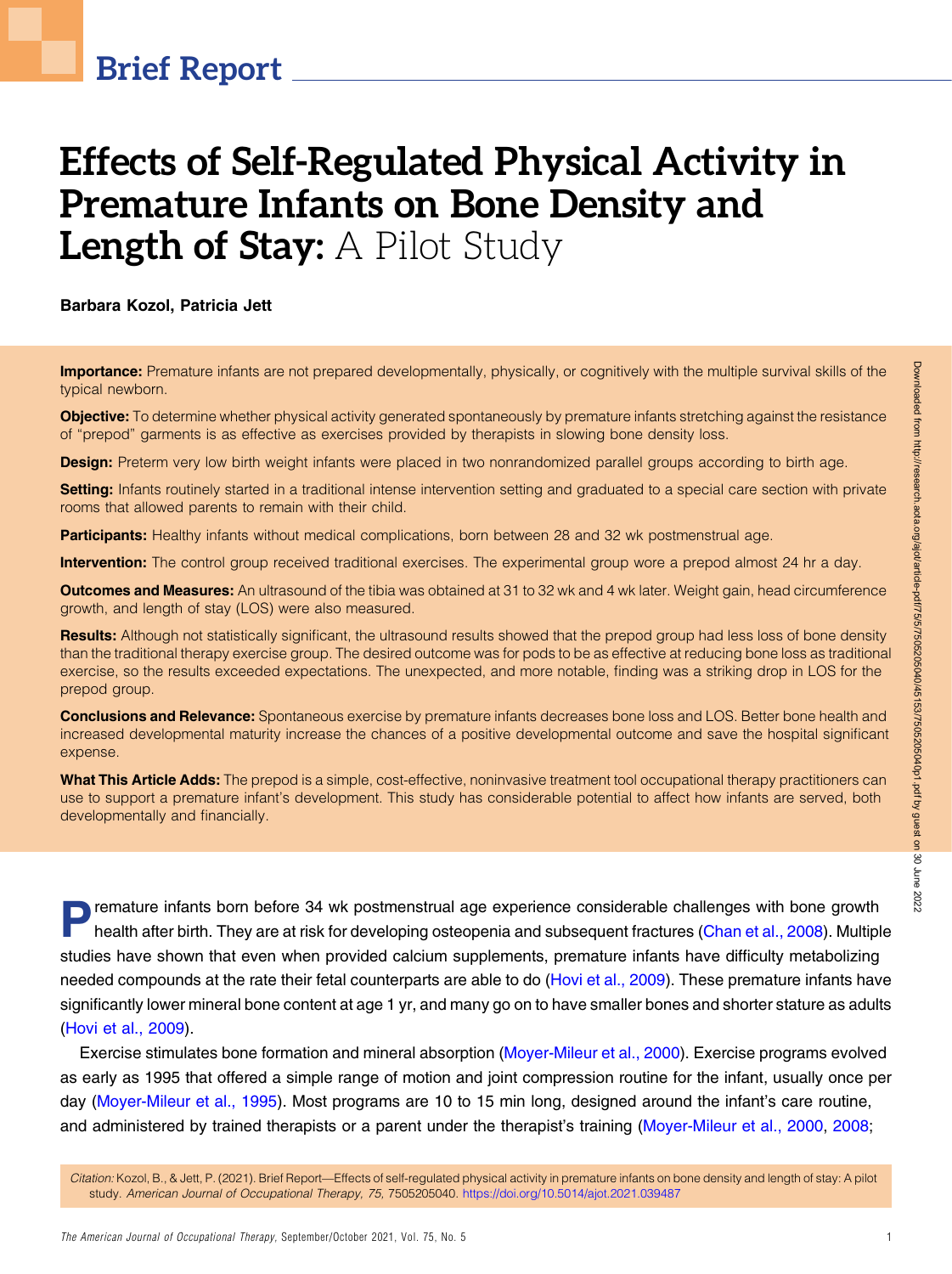# Downloaded from http://research.aota.org/ajou/article-pdf/75/5/7505205040/45153/7505205040p1.pdf by guest on 30 June 2022 Downloaded from http://research.aota.org/ajot/article-pdf/75/5/7505205040/45153/7505205040p1.pdf by guest on 30 June 2022

# Brief Report

[Vignochi et al., 2008](#page-6-5)). A review of the available literature shows that most older studies measured results by dual-energy X-ray absorptiometry. In the past decade, most results have been measured by ultrasound (UTS) because it is a less invasive measurement system ([Litmanovitz et al., 2003,](#page-6-6) [2016](#page-6-7)). Interestingly, although all available studies tended to show value in preventing bone density loss by providing exercise, the variety of results—some showing dramatic results in short periods with others showing minimal results with more involved intervention—is thought provoking.

At Rogue Valley Medical Center, a bone stimulation exercise program began in 2012. On the basis of [Moyer-Mileur](#page-6-2) et al.'[s \(2000\)](#page-6-2) traditional protocol, occupational and physical therapists worked with the infants' care schedule, providing exercise one time per day, 5 days per week. Each exercise consisted of gentle passive range of motion (PROM) of all four extremities and then joint compression of each shoulder, elbow, wrist, hand, hip, knee, ankle, and foot. Each exercise session lasted about 10 min.

In an effort to create a more "infant-driven" neonatal intensive care unit (NICU) environment, the concept of the prepod was conceived: a fabric artificial womb where infants could provide their own exercise when they felt like it. The pod had several theorized advantages over therapist-provided sessions. Theoretically, the infants could get more exercise because they could push against the elastic fabric at will. Second, infants might experience less stress because one more imposed procedure was removed from the infant's ongoing multitude of challenges. In addition, by removing the need for specific exercise sessions, the therapist was then free to do other tasks.

Prototypes were initially created on the author's own sewing machine; seamstress assistants were added in 2016. The garment design was reviewed by the U.S. Food and Drug Administration and the supervising institutional review board.

After several prototypes, the final prepod was developed [\(Figure 1](#page-1-0)). The prepod's design had to incorporate the following features: It had to loosely maintain the infant in physiological flexion (the fetal position), but the fabric had to allow the infant to fully extend arms and legs at will. Fabric content was also a factor because overheating in an isolette is a constant concern. Four sizes were created to allow for growth, ranging from approximately 800 g to 3,000 g. The purpose of this study was to test the following question: Would the prepod be as effective as a traditional bone stimulation program in decreasing bone density loss?

<span id="page-1-0"></span>

#### **Method**

Participants were infants born at or admitted to the NICU between 28 and 32 wk of gestational age. They needed to be in good general health, have no medical complications or syndromes, be size appropriate for postmenstrual age, have no ongoing supplemental oxygen requirement, and have no medications other than vitamins or caffeine. They were tolerating enteral feeds at >110 ml/kg of body weight per day on entrance into the study at between 31 and 32 wk postmenstrual age.

Infants were assigned to the prepod or control group largely on the basis of birth age. The examiners attempted to keep the two groups as balanced as possible. For example, if the prepod group was overall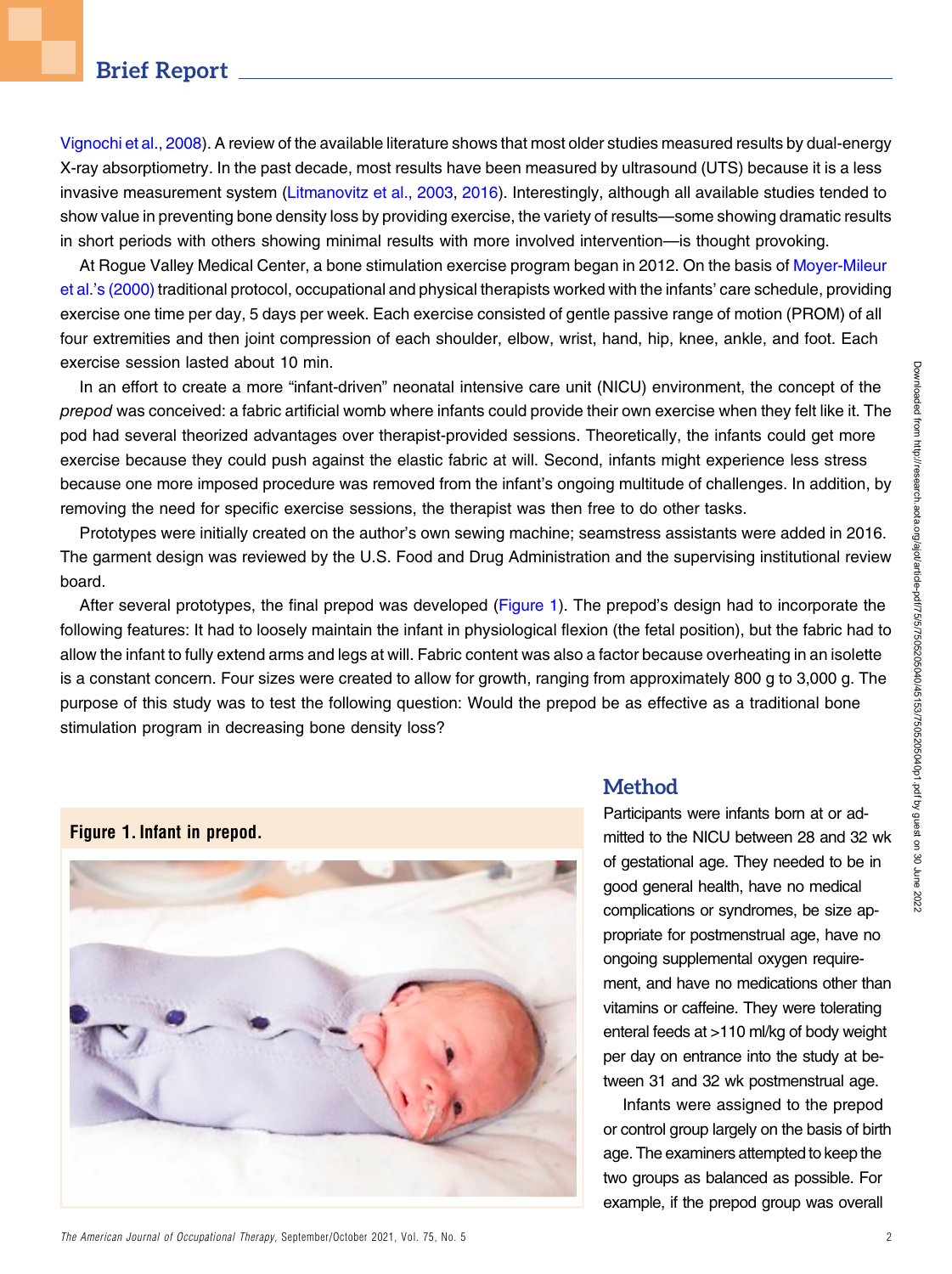slightly older than the control group, and the next available infant was slightly older, then that infant would automatically be considered for the control group.

Infants were also matched for weight and head circumference to ensure that the two groups were as equally healthy and robust as possible. We had no concern regarding ethnicity or gender because work by [Pereda et al. \(2003\)](#page-6-8) documented no significant differences in bone density growth patterns in these groups.

Infants were measured for changes in bone density, weight, and head circumference, and length of stay was calculated. Bone density was measured with the Sunlight Omnisense Premier Ultrasound (BeamMed, Plantation, FL), which has software data measuring typical bone density in premature infants [\(Pereda et al., 2003](#page-6-8)). Two measurements were taken at the left midtibia after entrance into the study at 31 to 32 wk gestational age and at exit from the study 4 wk later. If the infant was fussy and moving during the measurement or the examiner was concerned about validity, then three measurements were taken, and the most discordant was discarded. Weight and head circumference data were retrieved from routine registered nurse growth recordings. LOS was a simple comparison of admission date versus discharge date.

The control group received bone stimulation exercises based on [Moyer-Mileur et al.](#page-6-2)'s (2000) protocol provided by a trained occupational or physical therapist 5 days per week. The infant was usually seen just before feeding and frequently awakened with a slow, gentle PROM program to all four extremities followed by joint compression of each extremity toward the trunk (hand, wrist, elbow, and shoulder or foot, ankle, knee, and hip). This exercise routine usually took approximately 10 min. The prepod group received no exercise program but wore their pod 24 hr a day, having it removed only for bathing or for skin to skin time with parent (sometimes parents only opened the pod snaps for skin to skin, not removing it entirely).

After entry into the study, each infant's statistical information (age, weight, head circumference) was entered into the study database. The initial ultrasound (UTS) speed of sound (SOS), the speed at which a sound wave travels through the midpoint of the tibia bone, was entered. The SOS percentage, comparing their score with other infants their age, and the resulting standard deviation for postmenstrual age of the infant were also entered. After 4 wk, another UTS was performed, and SOS and percentile and standard deviation for age were recorded. Change was then recorded and compared between the two groups, as was overall LOS.

#### <span id="page-2-0"></span>Table 1. Developmental Measures for All Participants

|                         | Total Study ( $N = 54$ )    |                             |  |  |
|-------------------------|-----------------------------|-----------------------------|--|--|
| <b>Variable</b>         | Prepod Group $(n = 27)^a$   | Control Group $(n = 27)^b$  |  |  |
| Birth age               |                             |                             |  |  |
| М                       | 30 wk, 5 days               | 30 wk, 0 days               |  |  |
| Range                   | 28 wk, 4 days-31 wk, 4 days | 28 wk, 2 days-31 wk, 6 days |  |  |
| Study exit age          |                             |                             |  |  |
| М                       | 36 wk, 6 days               | 38 wk, 0 days               |  |  |
| Range                   | 35 wk, 2 days-40 wk, 6 days | 35 wk, 1 day–42 wk, 3 days  |  |  |
| Head circumference, cm  |                             |                             |  |  |
| M at birth              | 28.62                       | 27.81                       |  |  |
| M at discharge          | 33.05                       | 33.25                       |  |  |
| Growth per hospital day | 0.10                        | 0.10                        |  |  |
| Infant weight, g        |                             |                             |  |  |
| M birth weight          | 1,550.74                    | 1,463.28                    |  |  |
| M discharge weight      | 2,737.62                    | 2,852.14                    |  |  |
| Growth per hospital day | 27.66                       | 26.20                       |  |  |

<sup>a</sup>The prepod group was composed of 16 male infants and 11 female infants. <sup>b</sup>The control group was composed of 15 male infants and 12 female infants.

## **Results**

The study period lasted from 2013 through 2017, and 54 infants completed the study ([Table 1](#page-2-0)). Unfortunately, late in 2014 a discrepancy was discovered in the UTS data (the antitheft anklets produced a sound wave that interfered with the machine readings), and bone density data had to be discarded for the first 33 participants, leaving only 21 with valid completed bone density values. Therefore, we included only the 21 participants with valid SOS data in the bone density analysis [\(Table 2\)](#page-3-0). For the secondary measurements of LOS, head circumference growth, and weight gain, we were able to review all participants. The original goal was to have 30 matched participants.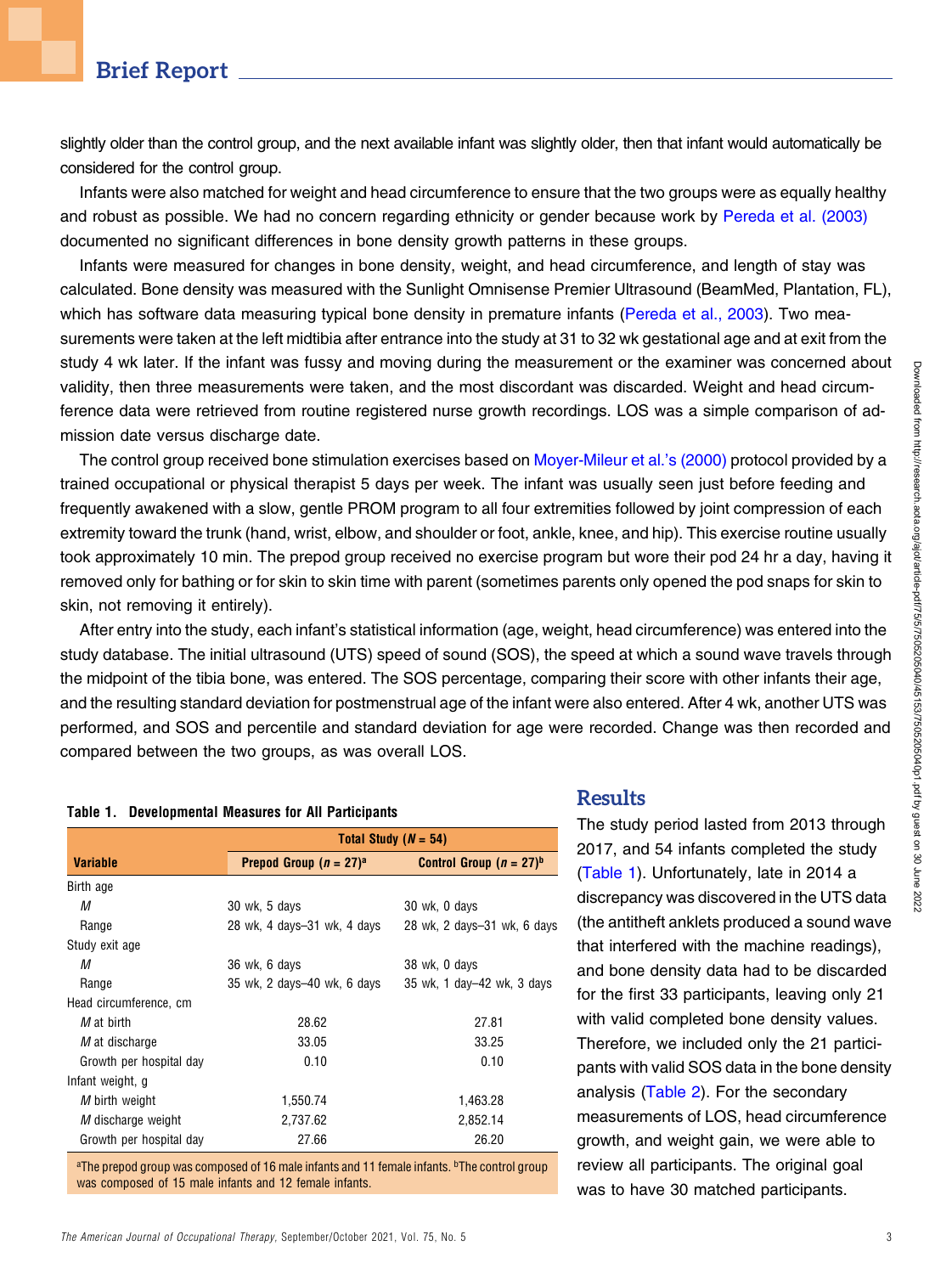|                        |                        | Prepod Group $(n = 10)^a$   |                     | Control Group $(n = 11)^b$  |  |
|------------------------|------------------------|-----------------------------|---------------------|-----------------------------|--|
| <b>Variable</b>        | $\boldsymbol{M}$       | Range                       | $\boldsymbol{M}$    | Range                       |  |
| Age                    |                        |                             |                     |                             |  |
| Birth age              | 29 wk, 6 days          | 28 wk, 4 days-31 wk, 4 days | 29 wk, 6 days       | 28 wk, 2 days-31 wk, 4 days |  |
| Initial UTS age        | 32 wk, 2 days          | 30 wk, 5 days-32 wk, 5 days | 32 wk, 3 days       | 31 wk, 2 days-32 wk, 5 days |  |
| Exit UTS age           | 36 wk, 1 day           | 34 wk, 4 days-37 wk, 1 day  | 36 wk, 2 days       | 35 wk, 2 days-36 wk, 5 days |  |
| SOS, m/s               |                        |                             |                     |                             |  |
| Initial SOS            | 2,911                  | 2,705-3,032                 | 2,918               | 2,756-3,045                 |  |
| Exit SOS               | 2,848                  | 2,755-2,934                 | 2,803               | 2,653-2,973                 |  |
| SD                     | 95.48                  |                             | 79.99               |                             |  |
| t                      |                        | $-3.5$                      |                     |                             |  |
| df                     |                        | 10                          |                     |                             |  |
| р                      |                        | .27                         |                     |                             |  |
| Weight gain, g         |                        |                             |                     |                             |  |
| Birth weight           | 1,426                  | 1,145-1,825                 | 1,472               | 1,080-1,975                 |  |
| Discharge weight       | 2,556                  | 2,085-3,255                 | 2,811               | 2,481-3,295                 |  |
| Gain (range)           | 1,132 (567-1,770)      |                             | 1,339 (826-1,780)   |                             |  |
| Daily growth           | 26.28                  |                             | 25.26               |                             |  |
| SD                     | 372                    |                             | 273                 |                             |  |
| t                      |                        | $-1.40$                     |                     |                             |  |
| df                     |                        | 10                          |                     |                             |  |
| р                      |                        | .09                         |                     |                             |  |
| Head circumference, cm |                        |                             |                     |                             |  |
| At birth               | 27.9                   | $24.5 - 31.8$               | 28.9                | $25.0 - 31.5$               |  |
| At discharge           | 32.2                   | $30.5 - 35.5$               | 33.4                | $31.5 - 35.5$               |  |
| Growth per day (range) | $0.10$ $(0.20 - 6.50)$ |                             | $0.10(2.00 - 8.80)$ |                             |  |
| SD                     | 2.03                   |                             | 2.02                |                             |  |
| t                      |                        | $-1.43$                     |                     |                             |  |
| df                     |                        | 10                          |                     |                             |  |
| р                      |                        | .09                         |                     |                             |  |
|                        |                        |                             |                     |                             |  |

#### <span id="page-3-0"></span>Table 2. Developmental Measures for Participants Completing the Bone Density Study

Note. SOS = speed of sound; UTS = ultrasound.

<sup>a</sup>The prepod group was composed of 5 male infants and 5 female infants. <sup>b</sup>The control group was composed of 7 male infants and 4 female infants.

However, in 2017 the institutional review board felt that the evolving data regarding LOS were compelling and that despite the small size, the study should be concluded because the data were not likely to statistically change significantly.

The 21 infants who were able to complete the bone density project were divided into uniformly well matched groups for the research project, closely controlled for entrance age and weight. The only imbalance between the two groups was in gender ratio. The control group had a greater percentage of male infants (7 male infants and 4 female infants compared with 5 male infants and 5 female infants in the prepod group). The prepod group had slightly higher weight gain (26.28 g per day) than the control group (25.26 g per day). Head circumference growth was identical for the two groups (0.10 cm per day). We then examined the entire experimental group and discovered similar results. The prepod group had slightly better weight gain (27.66 g per day) than the control group (26.20 g per day). Again, head circumference growth was identical. On our primary outcome, bone density, the prepod group had slightly less bone density loss than the control group, not a statistically significant difference.

Interestingly and unexpectedly, in both the larger sample and the bone density subsample, the prepod group had a reduced LOS compared with the control group. In the whole group, LOS was reduced in the prepod group by 10 days, whereas in the bone density group, LOS was reduced by 16 days [\(Table 3\)](#page-4-0).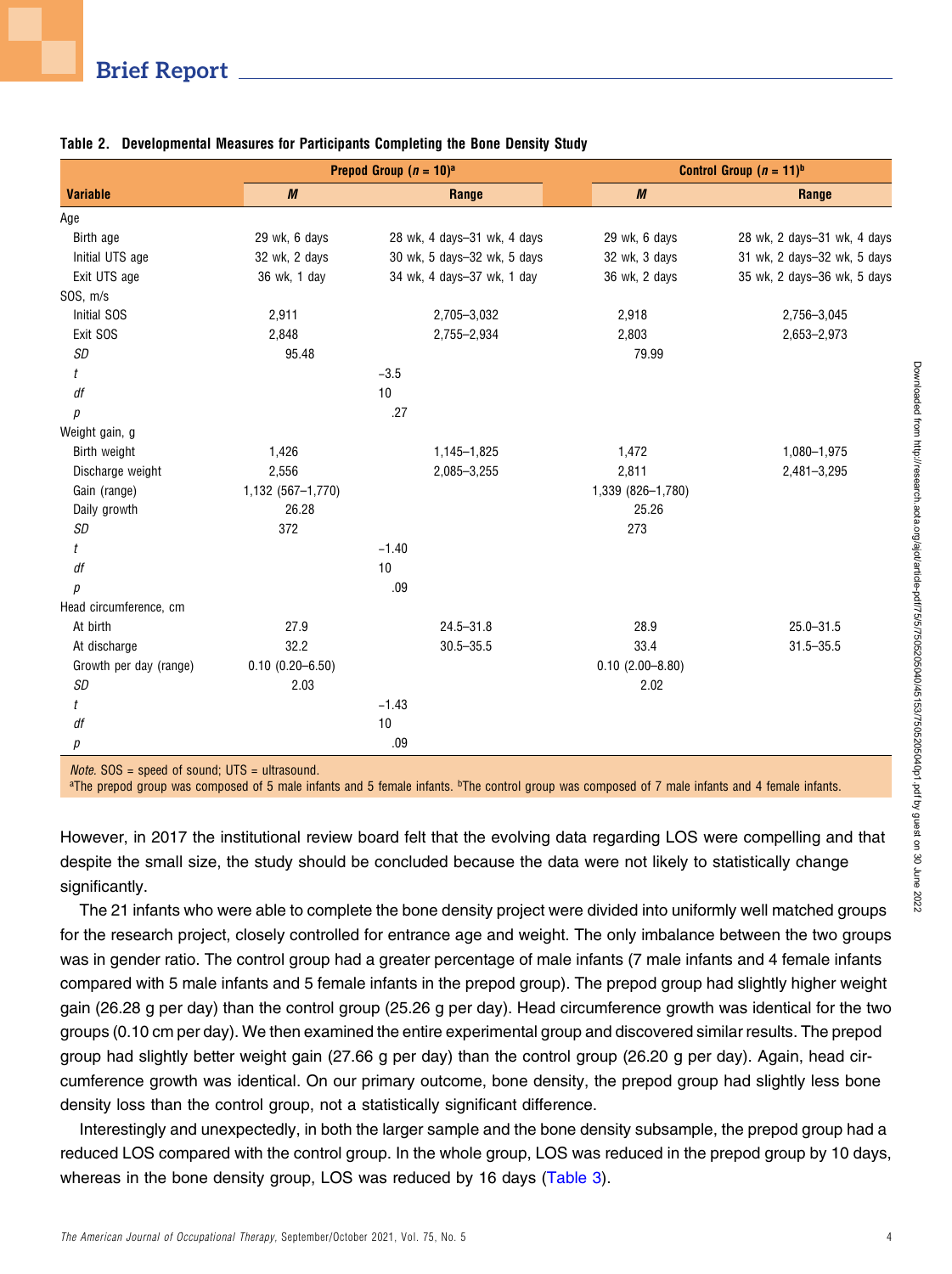| <b>Bone Density Group (<math>N = 21</math>)</b> |                         |                          |                         | Total Group $(N = 54)$   |  |  |
|-------------------------------------------------|-------------------------|--------------------------|-------------------------|--------------------------|--|--|
| <b>Variable</b>                                 | Prepod Group $(n = 10)$ | Control Group $(n = 11)$ | Prepod Group $(n = 27)$ | Control Group $(n = 27)$ |  |  |
| $M(SD)$ , days                                  | 48 (7.76)               | 64 (10.11)               | 43 (12.03)              | 53 (14.67)               |  |  |
| Range, days                                     | $40 - 58$               | $44 - 90$                | $24 - 65$               | $29 - 90$                |  |  |
|                                                 |                         | $-3.40$                  |                         | $-2.59$                  |  |  |
| df                                              |                         | 20                       |                         | 53                       |  |  |
| р                                               |                         | .002                     |                         | .006                     |  |  |

#### <span id="page-4-0"></span>Table 3. Length of Stay

### **Discussion**

The purpose of our research was to see whether an infant-driven form of exercise that used a stretch-resistant garment could decrease bone loss of prematurity as well as programs that used exercise regimens provided by a trained therapist. The prepod actually did a slightly (nonsignificant) better job of decreasing bone density loss than traditional exercise provided 10 min per day, as hypothesized. Because our hope was that the pods would work as well as, not necessarily better than, traditional exercise programs, we felt that the pods were a successful therapeutic tool, offering a cost-effective way of providing important physical exercise to infants.

Theoretically, an infant with a means to experience passive resistance at any time during the day or night is most likely going to execute more exercise than the child who is bundled, restrained, or left "hanging free" for the great majority of the day. Increased exercise contributes to both physical and neurological growth [\(Als, 1982](#page-5-0)).

The unexpected finding was the considerable decrease in LOS. In the completed study group of 21 infants, the LOS difference between the prepod group (48 days) and the control group (64 days) is 16 days. This finding has significant implications neurodevelopmentally for infants and financially for hospitals. When we looked for supporting data by examining our total group of study infants ( $N = 54$ ), including those with unreliable bone density data, we found a difference of 10 days (prepod group  $= 43$  days vs. control group  $= 53$  days).

No single explanation was obvious for the significant difference in LOS. Anecdotally, nurses commented that the infants in pods appeared calmer and slept better. Very quickly into the study, therapists were approached about using pods for nonstudy infants for the calming effects, and it became standard protocol on the unit to have pod babies identified as "study babies" (not to be removed from pods) or "nonstudy babies" (pods to be used as needed for calming). Nursing requests for pods were usually for intrauterine drug-exposed infants, and occasionally for infants with hypoxic ischemic encephalopathy or intrauterine growth restriction.

A third-trimester fetal brain grows extremely rapidly (approximately 800 million neurons per day), and it has to organize all the new growth in patterns conducive to later learning. Premature infants are significantly challenged to match this growth when they have to learn to breathe, digest, and cope with gravity, pain, and aversive tactile and sensory input. When babies are stressed, they produce cortisol, the stress hormone, which can interfere with growth and, especially, brain development. The goal of all developmental therapists is to provide an environment designed to be as supportive and stress free as possible to promote growth. Earlier discharge from a NICU occurs as a result of infants reaching a threshold maturity level more quickly.

The prepod group could have matured faster for several possible reasons. Probable factors include (1) less stress from decreased handling by therapists; (2) less stress by avoiding clothing changes, which involve manipulating arms and legs in and out of garments (the pod, used with no clothing under it, simply slips over the child; in addition, rompers may become twisted or ill fitted, causing discomfort and stress—the infant cannot self-correct or complain, except by generalized crying); (3) increased spontaneous exercise; (4) maintenance of desired fetal position; (5) increased proprioceptive feedback similar to the contact of the womb not only from arms and legs but the entire body, including head and spine during stretches; and (6) increased tactile input, again of the entire body.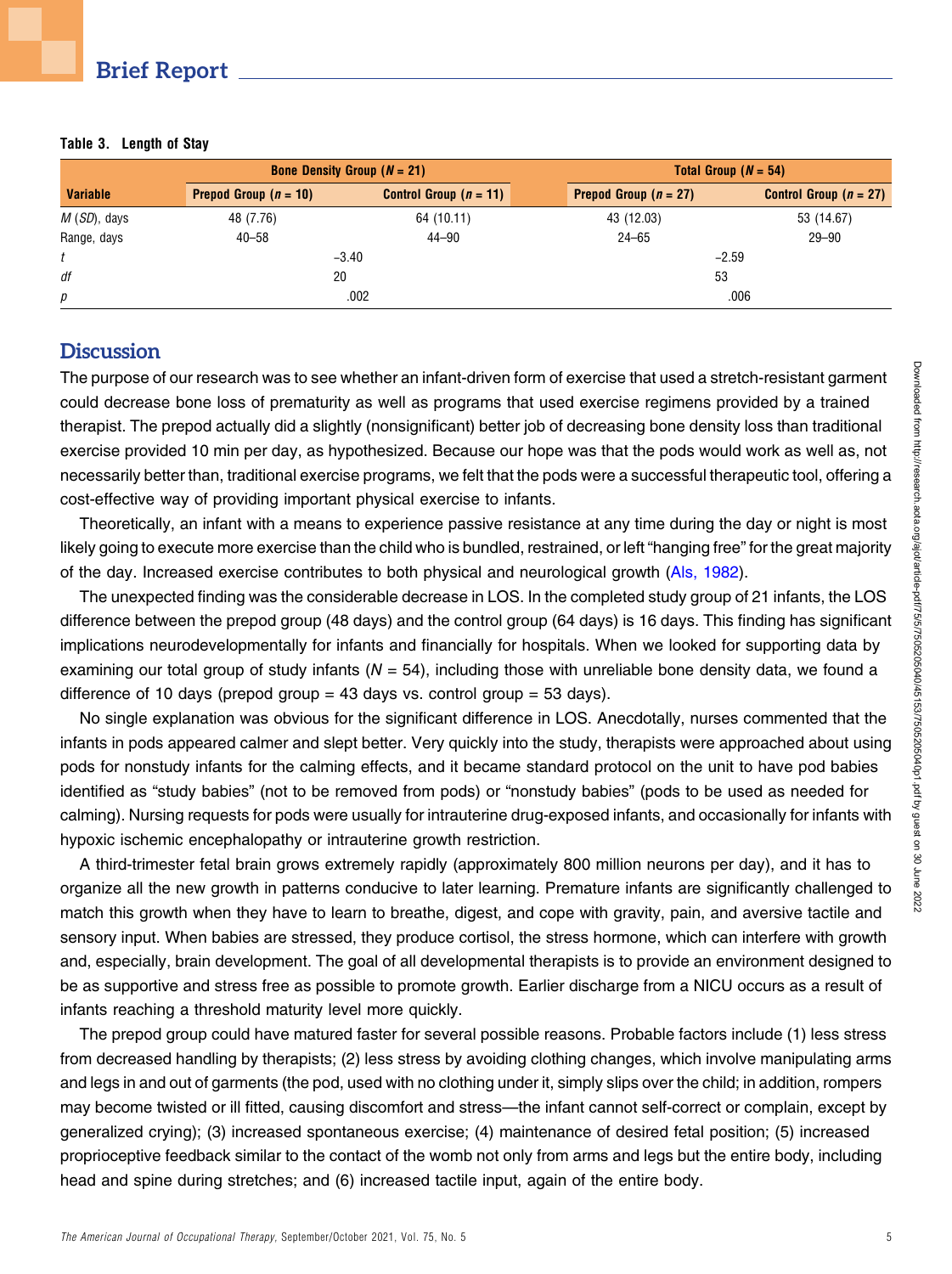Questions still exist about the degree of bone density loss because the literature is so varied. Although the pod group was better than the exercise group in this study, the exercise group was about the same as a regular no-exercise control group in two other studies ([Litmanovitz et al., 2003](#page-6-6), [2016\)](#page-6-7). The existing UTS bone density studies we reviewed were conducted in Israel and in Tampa, Florida, essentially sea-level areas. Other studies have shown that humans lose bone density with gains in altitude [\(Basu et al., 2013;](#page-5-1) [Tanaka et al., 1992\)](#page-6-9). These studies were of adults but were based on the understanding that humans need oxygen for good bone metabolism. Thus, an infant who graduates to room air at 32 wk at 1,600 ft does not necessarily have the same bone support system as an infant who graduates to room air at 32 wk at sea level. This study was conducted at an elevation of 1,600 feet. Therefore, elevation may be an important factor to consider in interventions to promote premature infants' bone health.

# **Limitations**

This study has several limitations. The sample for which we were able to obtain bone density information is small. The creator of the prepod is also an author of this report, a potential conflict of interest. The results of this small study, however, provide good preliminary data that the prepod is a promising tool for greater prevention of bone loss compared with traditional therapist-provided exercise sessions. More important, it shows potential as an extraordinarily effective developmental tool for decreasing an infant's LOS in the NICU. Beside the benefit to the infant, a decrease of 10 or more hospital days per premature infant younger than age 32 wk would save even modest-sized NICUs millions of dollars per year. Carl Sagan said that "extraordinary claims require extraordinary evidence." The probability scores would seem to qualify our findings as extraordinary evidence, but because this study is small, the results still need to be interpreted cautiously. Further research is needed to confirm these results.

# Implications for Occupational Therapy Practice

The results of this study have the following implications for occupational therapy practice:

- <sup>n</sup> Therapists in NICUs have become increasingly aware of the importance of incorporating awareness of the infant's developmental needs into the care plan. They are often the leaders in developmentally appropriate care. This study supports the effectiveness of these practices.
- <sup>n</sup> Because decreased LOS has significant financial savings potential for hospitals, use of the pod can reflect very positively on the occupational therapist and therapy department.
- <sup>n</sup> The prepod has great potential for assisting infants to develop a higher level of integration of sensory systems and resulting brain development. More study is needed.

# **Conclusion**

Our initial goal was to determine whether self-administered exercise (via stretching against a prepod) was as effective as traditional therapist-administered exercise programs. We gathered evidence through a small study that the pods were actually slightly more effective. More dramatic, however, was the unanticipated sharp decrease in LOS for pod infants compared with exercise infants. This secondary finding has important implications both neurodevelopmentally and financially.

## References

- <span id="page-5-0"></span>Als, H. (1982). Toward a synactive theory of development: Promise for the assessment and support of infant individuality. Infant Mental Health Journal, 3, 229–243. [https://doi.org/10.1002/1097-0355\(198224\)3:4<229::AID-IMHJ2280030405>3.0.CO;2-H](https://doi.org/10.1002/1097-0355(198224)3:4<229::AID-IMHJ2280030405>3.0.CO;2-H)
- <span id="page-5-1"></span>Basu, M., Malhotra, A. S., Pal, K., Chatterjee, T., Ghosh, D., Haldar, K., . . . Sawhney, R. C. (2013). Determination of bone mass using multisite quantitative ultrasound and biochemical markers of bone turnover during residency at extreme altitude: A longitudinal study. High Altitude Medicine and Biology, 14, 150–154. <https://doi.org/10.1089/ham.2012.1042>